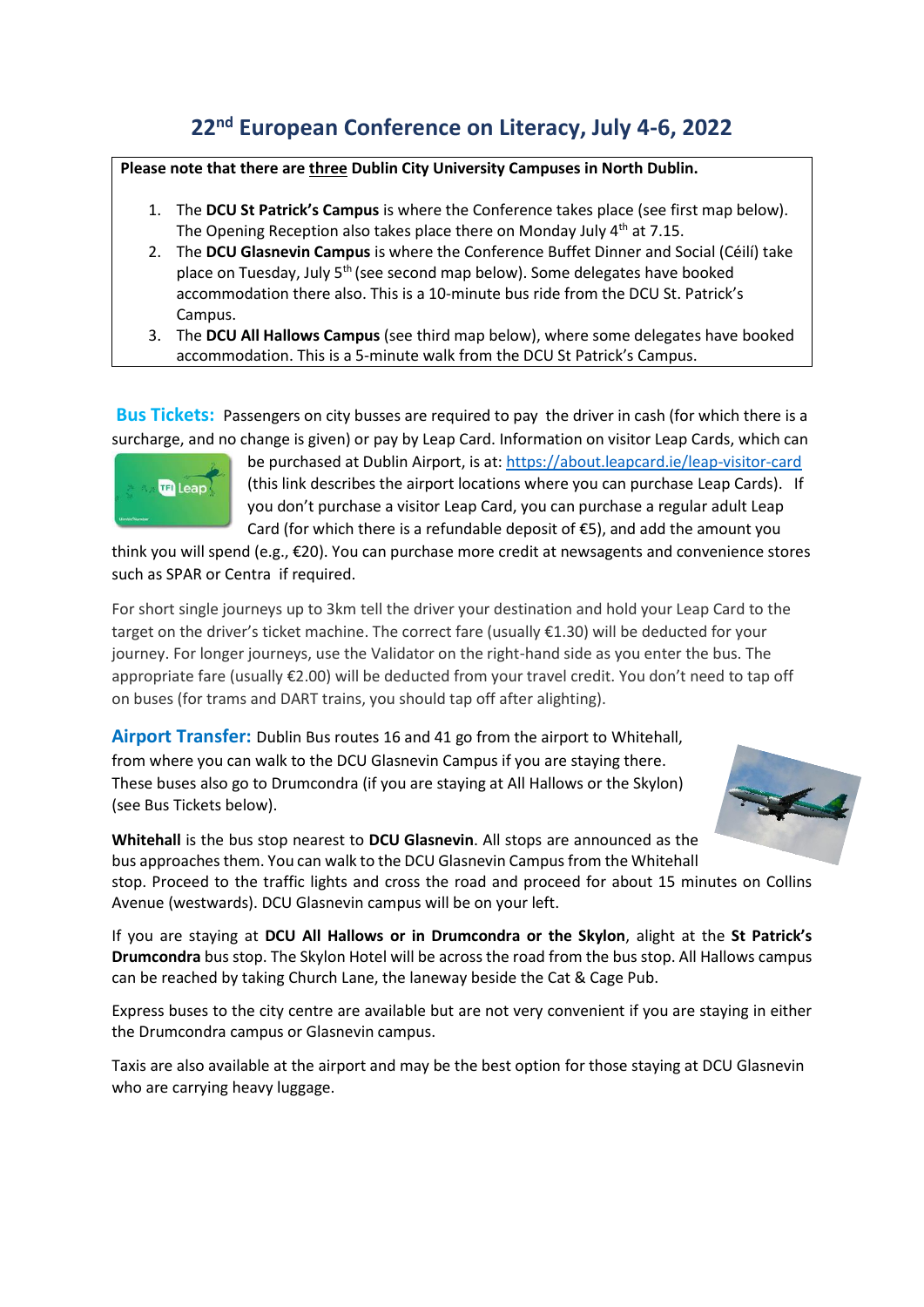**Laptops:** Presenters are advised to bring their own laptops. A small number will be available at reception. Also, a technician will be onsite for the duration of the conference, and can be consulted, should any problems arise. Students will also check in on the rooms before each session begins, in case there is a difficulty with technology. A small number of adaptors will be available at the conference registration desk to **convert US and European plugs to the required 3-pin plug (Type G) used in Ireland and the UK**. Given the large number of presentations, each presenter is strongly advised to provide for their own technology requirements.

**Presentations:** Presenters are advised to have back-up access to their presentation in the event of an unexpected technology-related problem (e.g., on a memory key). This will allow you to run the presentation on a borrowed laptop or on the laptop of another presenter at the same session (for paper presentations and symposia). You are also strongly advised to email a copy of your presentation to yourself in the original software (e.g., Powerpoint) and as a PDF, or save both to the cloud.

Immediately after the Conference, we will invite presenters to submit their presentations in PDF format for inclusion on the FELA website.

**Digital Projector:** A digital projector with in-built audio is available in all lecture rooms assigned to the Conference. A HDMI connection is required. A limited number of convertors (mini-HDMI to standard HDMI, USB Type C to HDMI) will be available at the Conference registration desk, if needed. As outlined above, presenters are strongly advised to be self-sufficient with regards to the AV connections needed for their devices.

| <b>Posters</b>      | The first poster session is at 11.00 am on Tuesday, and the second<br>session is at 14.00 on Tuesday. Poster boards are 180 cm in height, and<br>150 cm in width. Hence, A1 and A2 posters can be used. These can be<br>attached with thumb tacks or hard Velcro. Poster sessions are 90<br>minutes in length.                                                                                     |
|---------------------|----------------------------------------------------------------------------------------------------------------------------------------------------------------------------------------------------------------------------------------------------------------------------------------------------------------------------------------------------------------------------------------------------|
| <b>Papers</b>       | Each paper session lasts 90 minutes and comprises 3 consecutive papers,<br>each 30 minutes in length. Presenters should leave at least five minutes<br>at the end of their presentations for questions. Paper presentations<br>must follow the sequence in the programme, even if a presenter does<br>not show up. This is to allow delegates to move from one session to<br>another if they wish. |
| <b>Workshops</b>    | Workshops are 45 minutes or 90 minutes in length. In the event that a<br>workshop is presented by one person, it should be 45 minutes in length.<br>Workshops are expected to arrange their own chair from among the<br>presenters.                                                                                                                                                                |
| <b>Symposia</b>     | Symposia are 90 minutes in length, and are intended to provide a set of<br>papers around a common topic. Symposia are expected to appoint their<br>own chair from among the list of presenters.                                                                                                                                                                                                    |
| <b>Round Tables</b> | Round Table Sessions are 45 minutes in length. Presenters are expected<br>to present their work twice during that period (i.e., at the start, and<br>again after 20 minutes). Laptops can be used for this purpose. A<br>different set of round tables will be presented for the second 45<br>minutes.                                                                                             |

## **Presentation Types**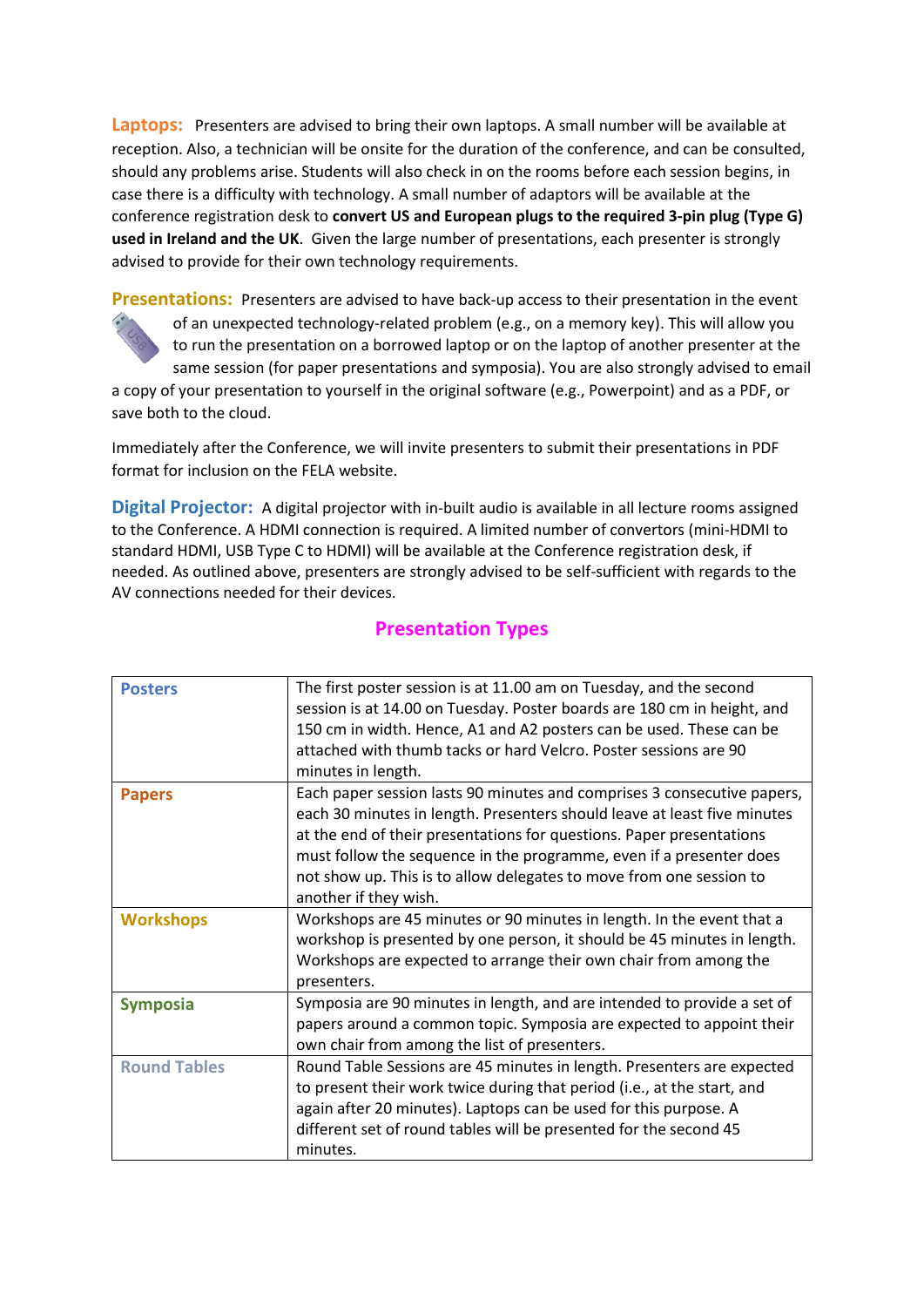**Internet:** Free Wi-Fi is available throughout the DCU / St Patrick's Campus, with no password required. This is available under the network entitled '**DCU-Guest-WiFi**'.

**Chairpersons**: Chairpersons will be assigned to sessions prior to the Conference. In the case of Workshops and Symposia, the Chair should be identified from among the presenters and time limits should be strictly adhered to. An information sheet for chairpersons will appear in the Conference programme. Each room will have visual aids to support the smooth timing of papers, i.e. 'ten minutes left', 'five minutes left', and 'one minute left ' cards.



**COVID-Protocol:** At present, there is no requirement to wear facemasks indoors in public places in Ireland. However, delegates should consider if they wish to wear masks. Hand sanitizers are available throughout the DCU-St Patrick's Campus. The main lecture theatre, where the plenary sessions and some additional sessions will be held, is fitted with a modern air filtration system.

**COVID Testing:** Travellers who require a Covid test before returning to their country can obtain one at Dublin Airport. See<https://www.dublinairport.com/covid-19/pre-departure-covid-19-testing> and must have their passports with them. Booking is required. There are other sites around the city that also provide COVID testing.<https://gosafe48.ie/> has several city centre test locations.

Travellers entering Ireland currently do not require COVID test results or proof of vaccination. See latest information at[: https://www.gov.ie/en/publication/77952-government-advice-on](https://www.gov.ie/en/publication/77952-government-advice-on-international-travel/#travelling-to-ireland)[international-travel/#travelling-to-ireland](https://www.gov.ie/en/publication/77952-government-advice-on-international-travel/#travelling-to-ireland)

**Registration:** The registration desk will be open from 14.00 to 17.00 on Sunday July 3<sup>rd</sup>. Delegates can register at that time, or later on during the week (e.g., Monday morning before the first plenary at 9.00).

**Social Events.** There are two social events. Dress is casual for both.

**1. Opening Reception.** Weather permitting, the opening reception will take place in the Quadrangle (DCU St Patrick's Campus) on July 4<sup>th</sup> at 17.15 until 18.30. This will be signposted. If the weather is not suitable for meeting outdoors, the reception will take place on the ground floor of the Cregan Library (very close to the E-block, where the Conference is being held).



**2. Conference Dinner & Céilí.** The Conference Dinner (Buffet) takes place at the main restaurant at Dublin City University, Glasnevin Campus, on Tuesday, July 5th at 18.30. Tickets are required for this event and for the traditional music session/céilí that will follow it. Public



buses from DCU – St Patrick's Campus (numbers 11, 13 and 44) stop near the DCU-Glasnevin Campus. These leave from outside the library on the DCU-St Patrick's Campus (same side of Drumcondra Road Upper). You can also get a taxi from this location. Just raise your hand when you see and empty one and

ask for DCU Glasnevin, Main Restaurant.

**Tea/Coffee:** There will be a tea/coffee break at 10.30 a.m. on each day of the Conference. In the afternoon, refreshments (soft drinks) will be available at the registration desk at 3.30 pm, along with a water fountain. There is also a Starbucks in the Cregan Library (very close to the E-block).

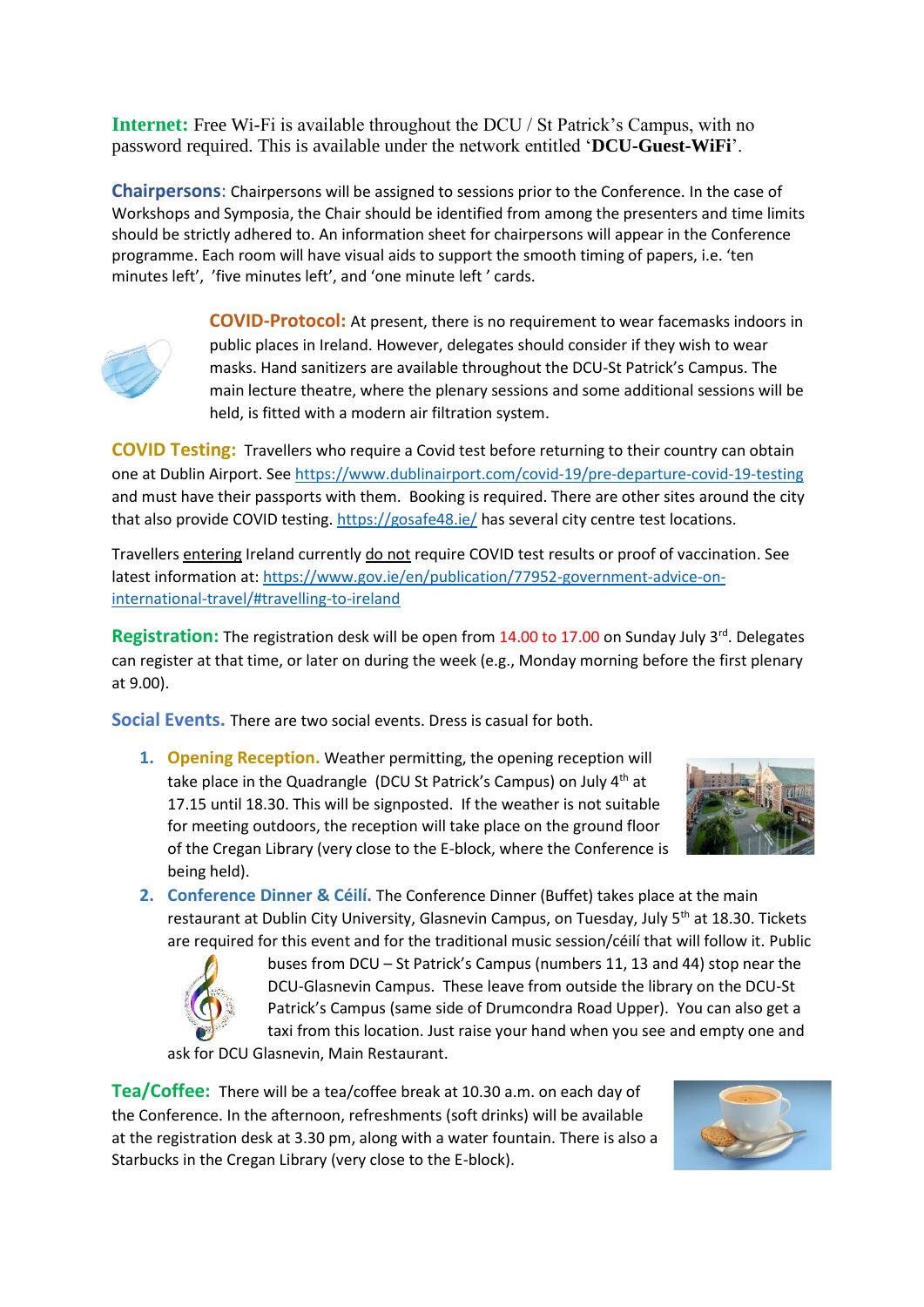**Conference Twitter.** If you intend to tweet about the conference, please considering using the conference hashtag #2022literacy to connect with other delegates. The conference Twitter account can be found at **@2022literacy**. We look forward to hearing from you in the run-up to, and during, July 4-6.

**Queries:** General queries should be made to **euroliteracy2022@gmail.com** and queries related to the Conference Programme should be made to [gerry.shiel@gmail.com](mailto:gerry.shiel@gmail.com) Note that the EasyChair email address (Dublin2022) will become invalid after the conference. To contact the conference organisers in an emergency situation in Dublin, please text 087 2389025.

Refunds: A 50% refund (less processing fee) can be requested up to June 26<sup>th</sup>. Unfortunately, we will be unable to make refunds from June 27<sup>th</sup>.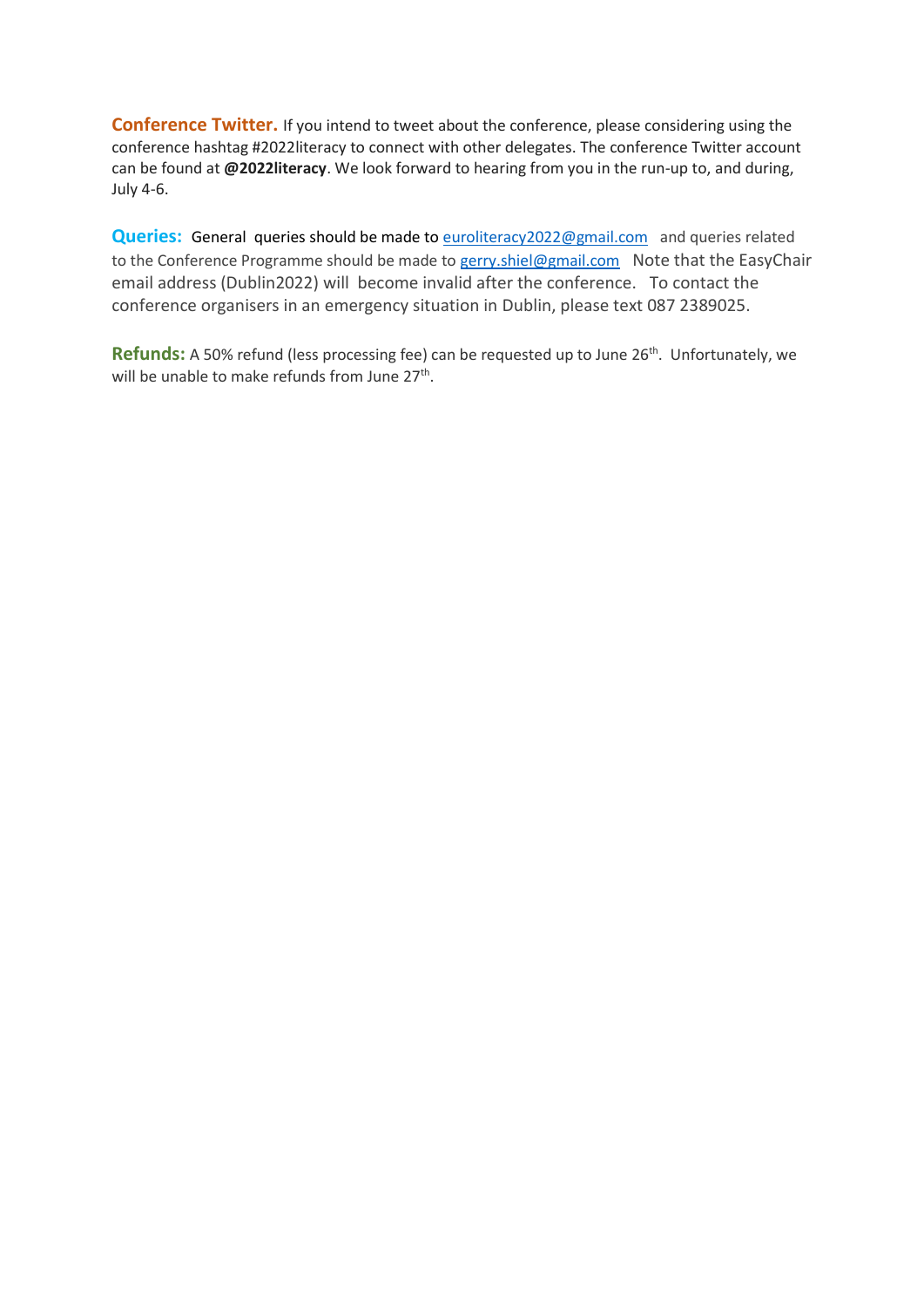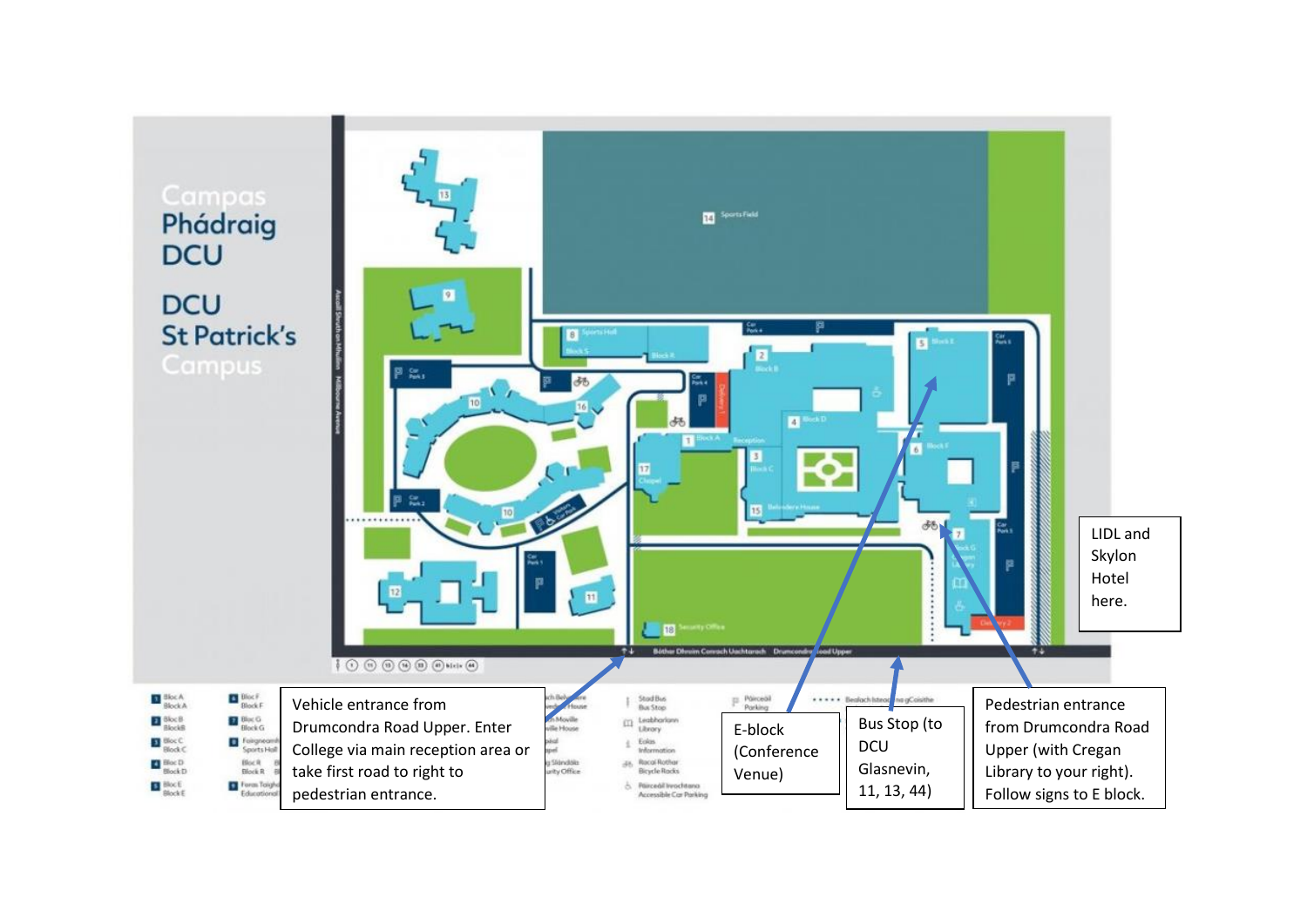